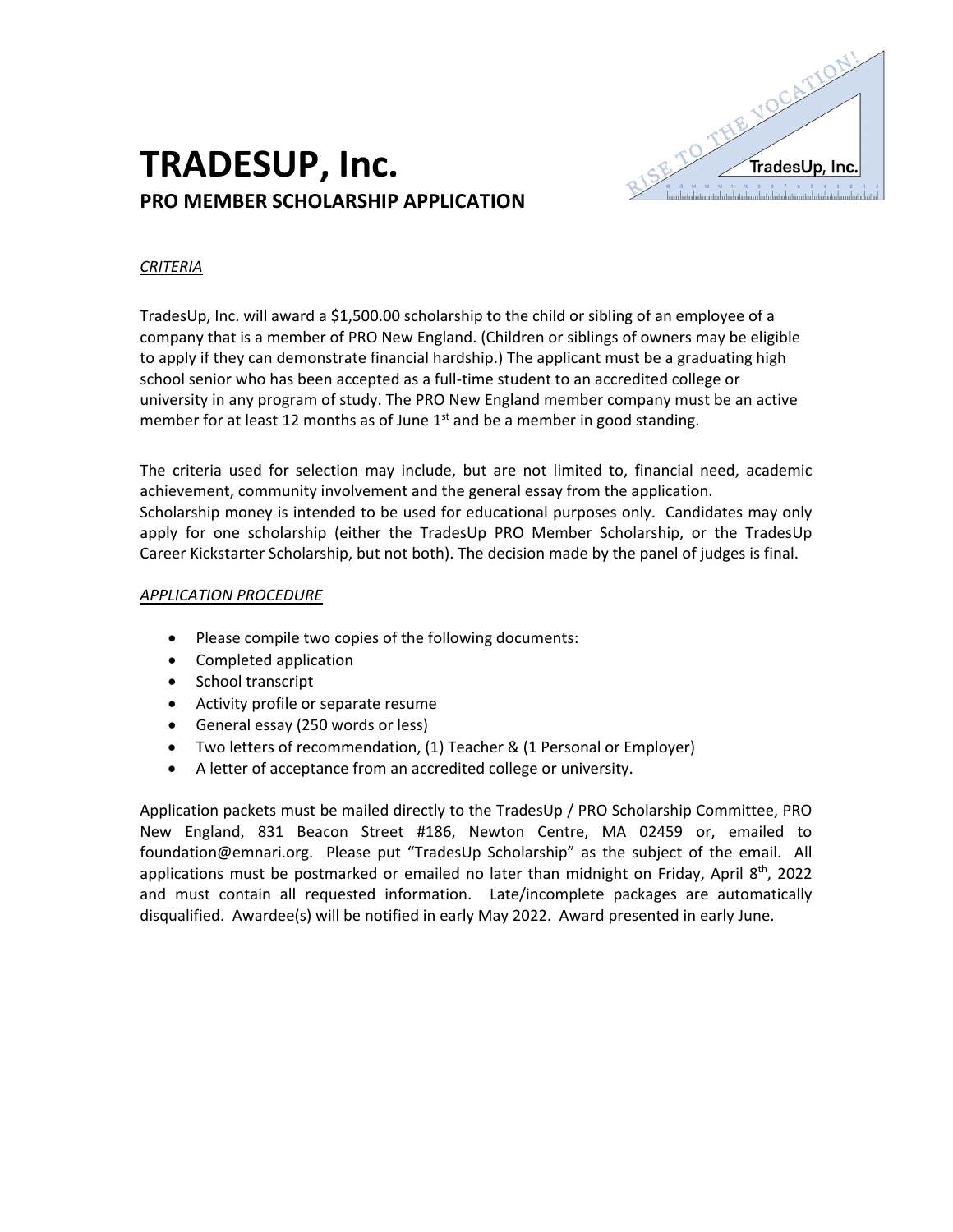## **APPLICATION**



|                                                                                 |  | $\sim$ $\sim$ $\sim$ $\sim$ $\sim$ $\sim$ $\sim$ |
|---------------------------------------------------------------------------------|--|--------------------------------------------------|
|                                                                                 |  |                                                  |
|                                                                                 |  |                                                  |
|                                                                                 |  |                                                  |
|                                                                                 |  |                                                  |
|                                                                                 |  |                                                  |
|                                                                                 |  |                                                  |
|                                                                                 |  |                                                  |
| Describe the role of your parent/sibling at the PRO New England member company: |  |                                                  |
| Employee<br>Owner                                                               |  |                                                  |
| Colleges applied (indicate if you have been accepted):                          |  |                                                  |
|                                                                                 |  |                                                  |
|                                                                                 |  |                                                  |
| <u> 1989 - Jan Barbara, margaret al II-lea (h. 1989).</u>                       |  |                                                  |
|                                                                                 |  |                                                  |
| <b>ACADEMIC INFORMATION</b>                                                     |  |                                                  |
| Grade-point average ________                                                    |  |                                                  |
| SAT Critical Reading ________ SAT Math _________ SAT Writing ________           |  |                                                  |
| $ACT$ _________                                                                 |  |                                                  |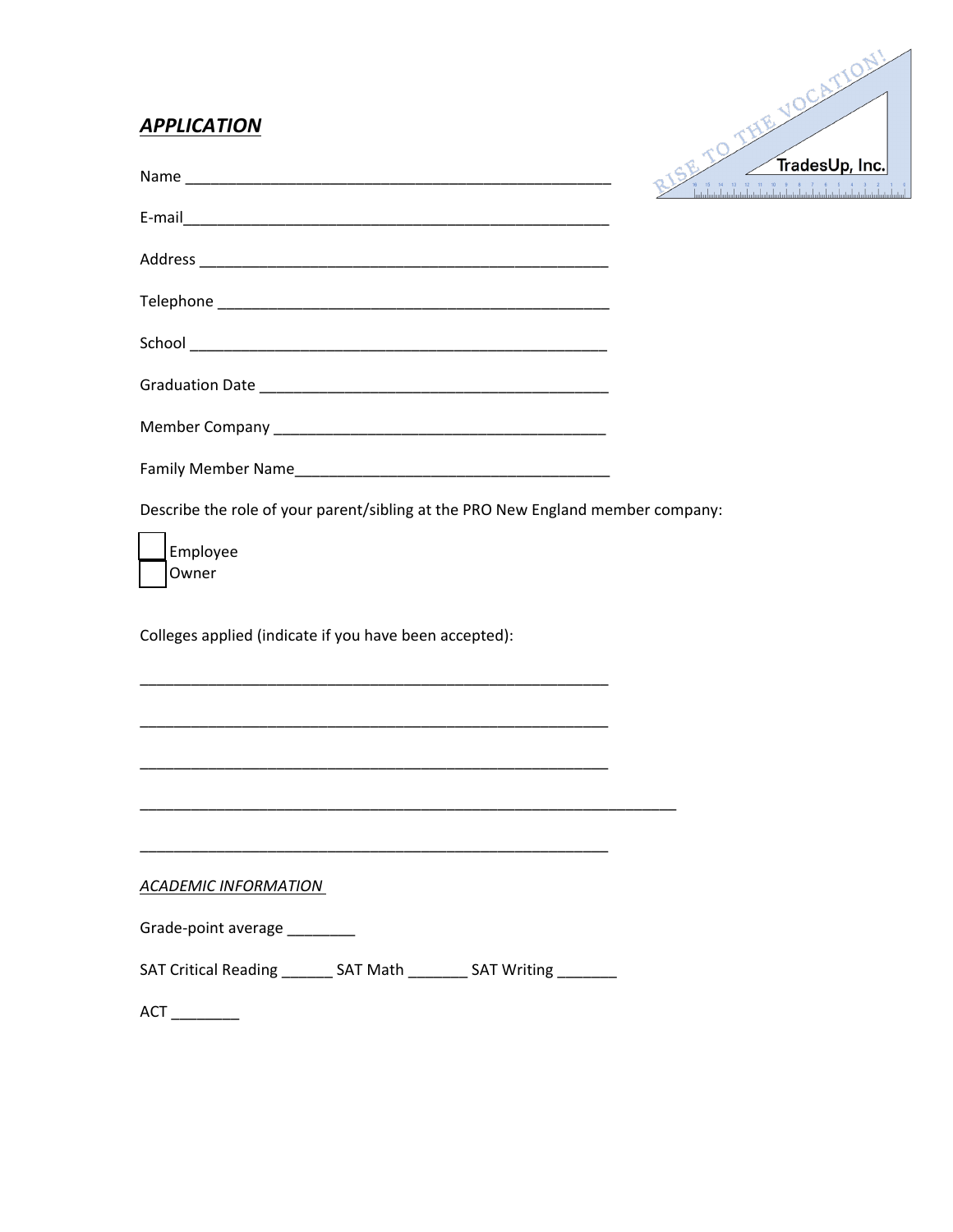## **EXTRA-CURRICULAR INFORMATION**

List any jobs you have held while in school:



Extra-curricular, volunteer and outside-of-school activities: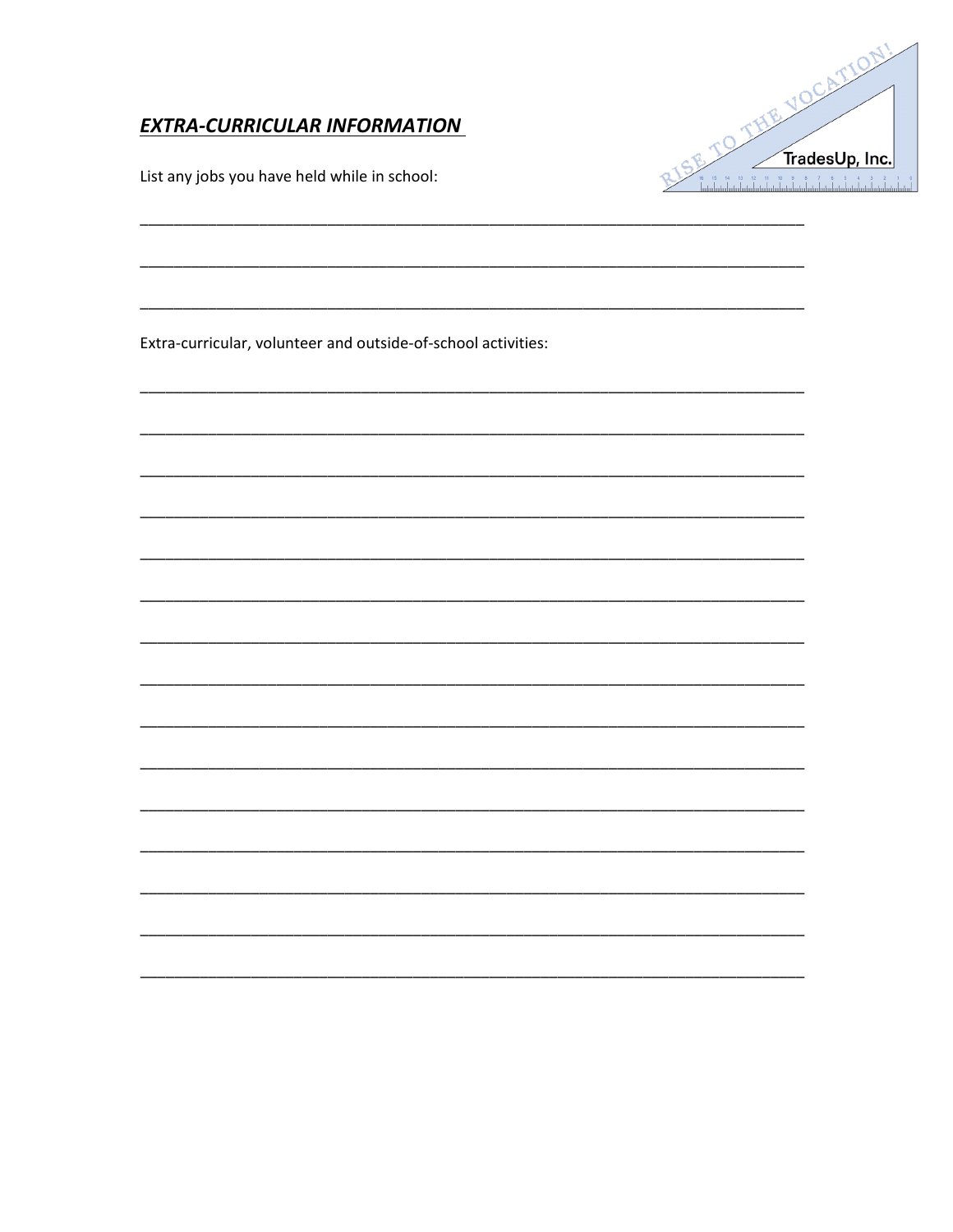## **FINANCIAL INFORMATION**



What is your Expected Family Contribution as indicated on your FAFSA?

Have you applied for and received financial aid/scholarships from any other sources?

If yes, please indicate source(s)

Brief paragraph demonstrating financial need or special circumstances you may have: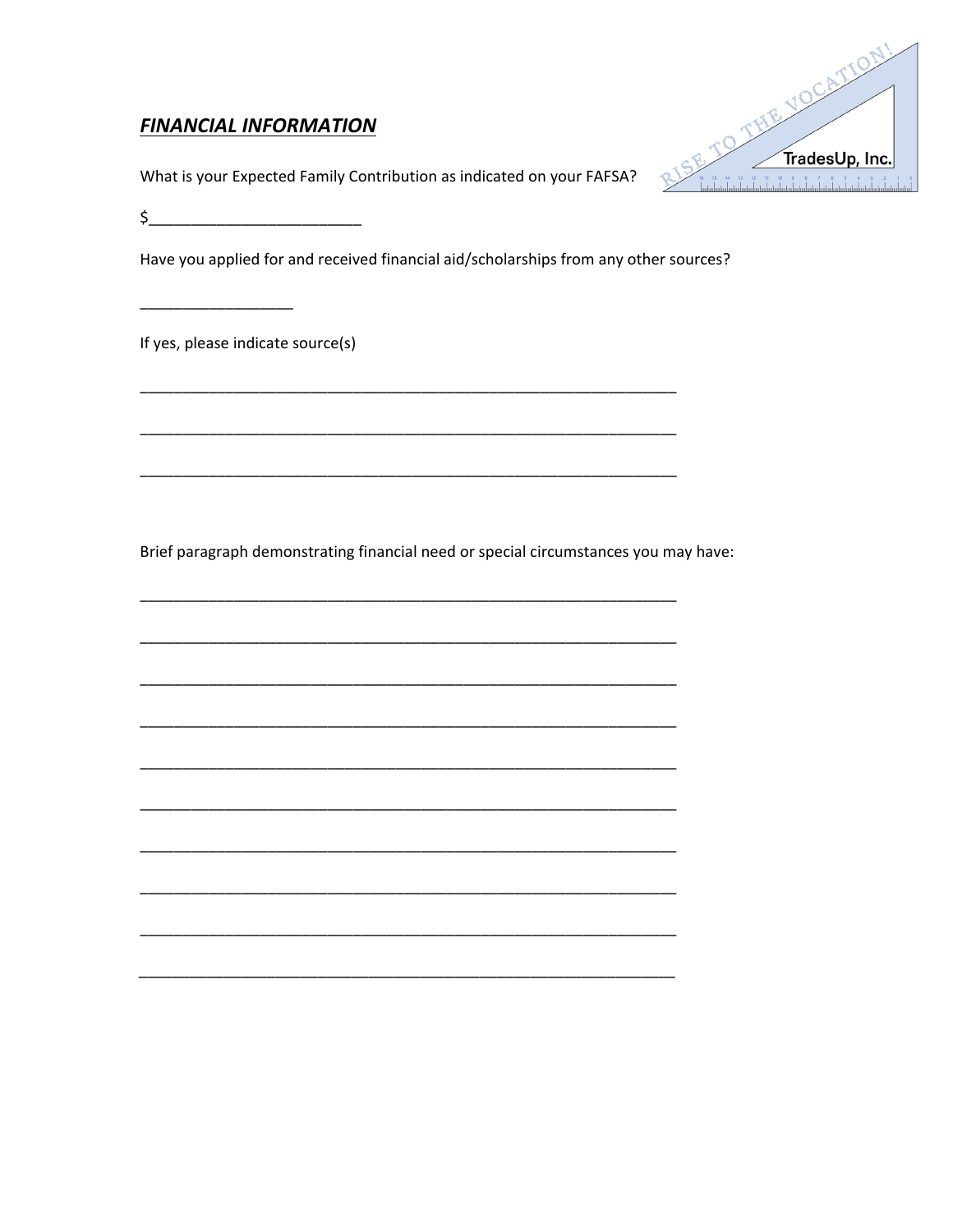## *GENERAL ESSAY*



In 250 words or less, please choose one of the following questions:

- Why are you a worthy candidate to receive this scholarship?
- Have you had a difficult personal or academic challenge you faced? How did you overcome it?
- Have you any ideas to benefit local, national or global societies?

OPTIONAL: Specify below anything else you think the committee might want to consider in evaluating your application